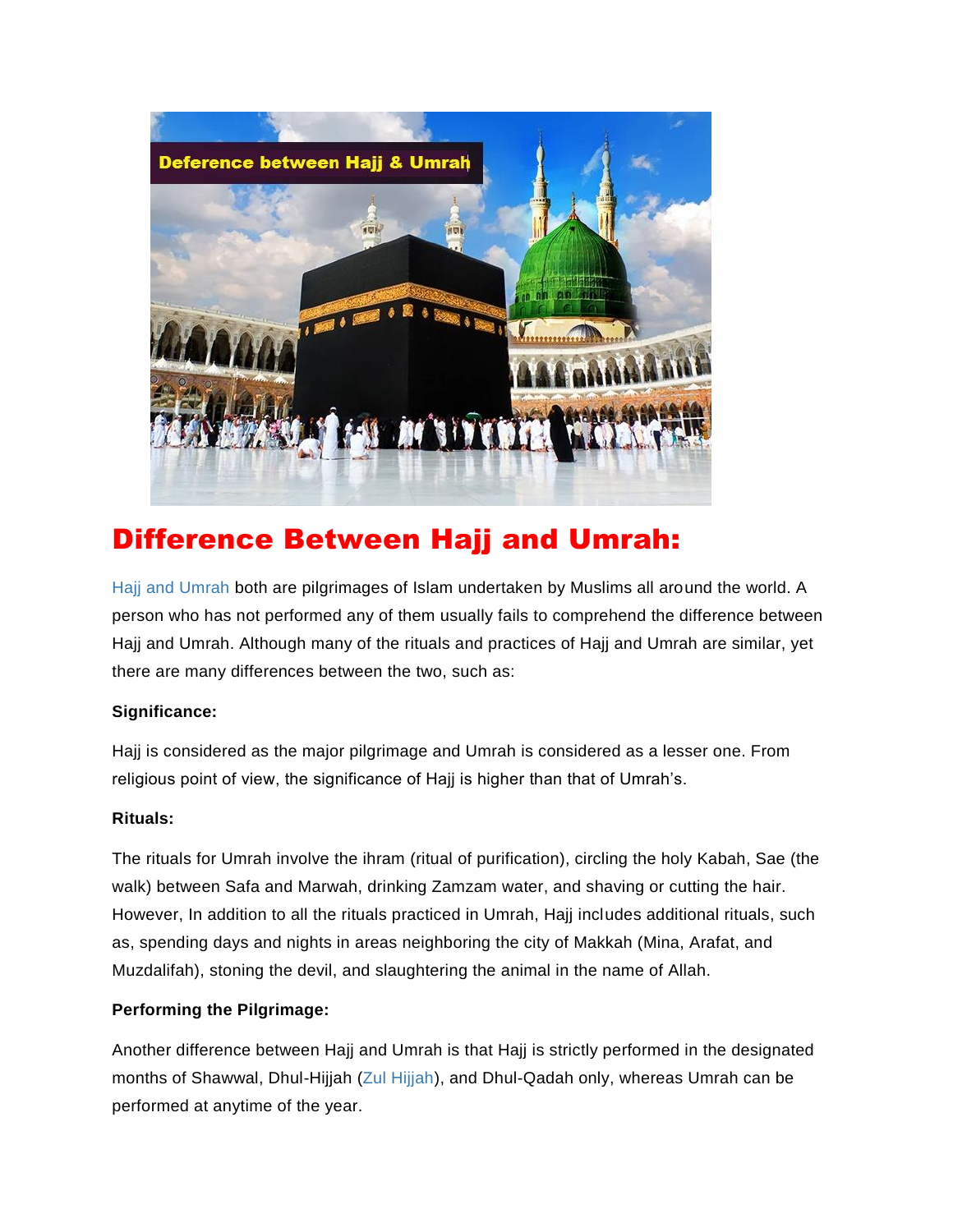### **The Rulings for Hajj and Umrah:**

The major point of dissimilarity between the two is the fact that Hajj is one of the 5 pillars of Islam. Allah has made it obligatory for all the Muslims to perform Hajj at-least once in their lifetime. As mentioned by Allah in the holy Quran "And pilgrimage to the House is a duty unto Allah for mankind, for him who can find a way thither" (Aal Imran 3:97).

Prophet Muhammad (PBUH) said (as informed by Hazrat Umar (R.A): "Islam has been built on five [pillars]: Testifying that there is no God but Allah and that Muhammad is the Messenger of Allah, Performing the prayers, Paying the Zakah, Making the pilgrimage to the House, and fasting in Ramadan."

In case of Umrah, scholars share varied beliefs. Some consider it obligatory while others are of the opinion that it is merely a Sunnah. To be on the safer side, one can perform both. It is recommended to perform 'Umrah al Tamatu' (Umrah with Hajj) as it involves performing both, Umrah and Hajj.

## **Types of Hajj and Umrah:**

Another point of difference between Hajj and Umrah is that Hajj is of 3 types and Umrah is of 2 types. The types of Hajj are Ifrad, Tammatu, Qiran. Ifrad is referred to the Hajj itself, Tammatu is the kind of Hajj where Umrah and Hajj are separately undertaken during Hajj months, and Qiran is the combination or alternative performance of Umrah and Hajj. On the other hand, the two types of Umrah are: Al Umrat al Mutradah (Umrah without Hajj) and Umrat al Tammatu (Umrah with Hajj). The first kind can be performed by an individual, while the latter can be performed collectively with the other pilgrims present to perform Hajj (should be performed in Hajj month only).

### **The Crux of the differences between Hajj and Umrah:**

1. Hajj and Umrah are both Islamic pilgrimages. The core areas of differentiation between the two are based on the level of importance, method of observance, and the method of practice.

2. Hajj is the major pilgrimage, having more religious significance as compared to Umrah.

3. Hajj is obligatory to perform at-least once in a lifetime, on the contrary, the Ulema debate if Umrah is compulsory or a Sunnah.

3. Hajj has to be performed in the designated Islamic months, whereas Umrah can be performed at anytime of the year.

4. Hajj is one of the 5 core pillars of Islam but Umrah is not.